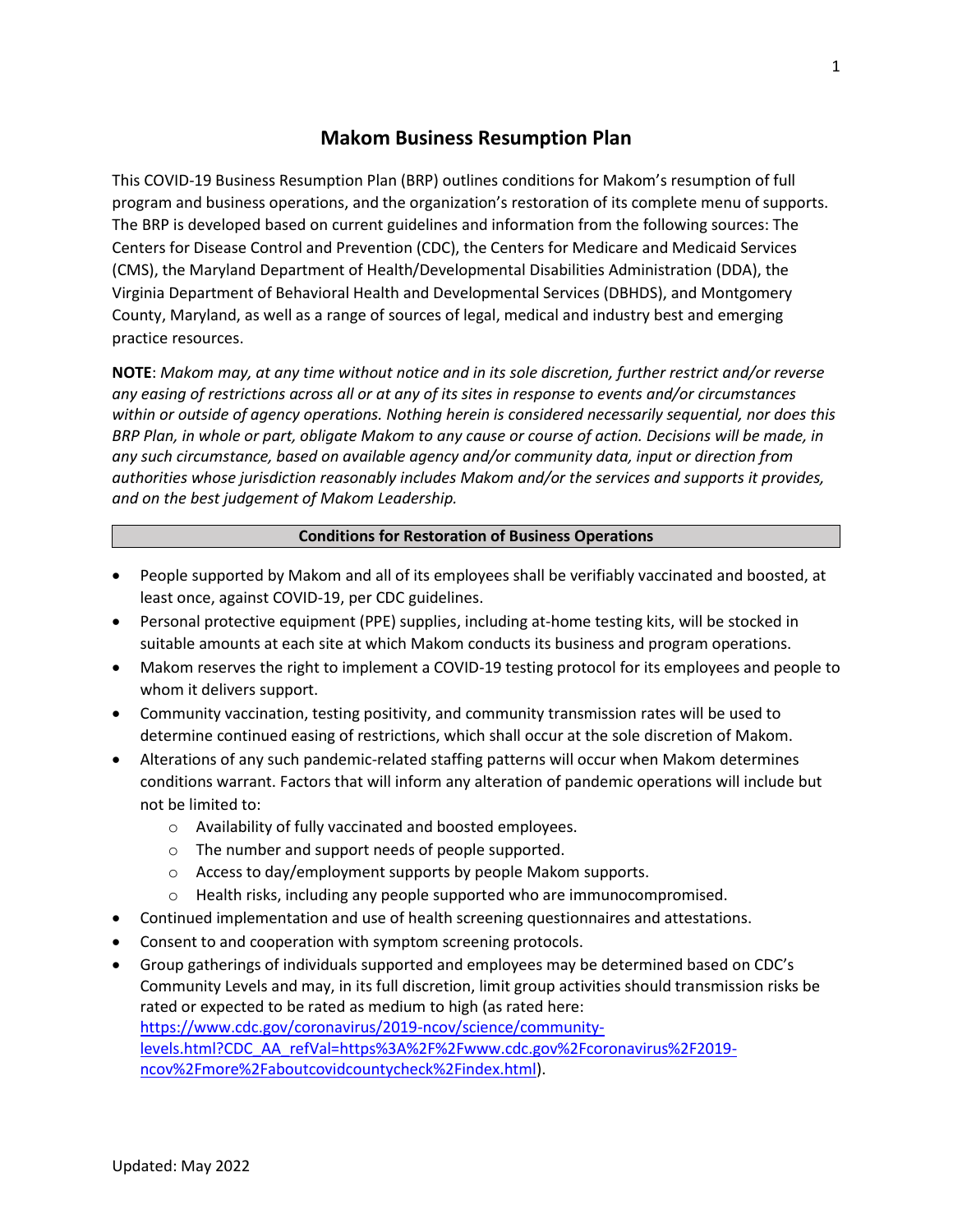- All visitors, employees and/or people supported by Makom are required to be verifiably vaccinated and boosted (at least once, per CDC guidelines) before being granted entry to any Makom location. Makom reserves the right to deny access to any of its operating sites.
- Consistent with [current CDC masking](https://www.cdc.gov/coronavirus/2019-ncov/easy-to-read/mask-guidance.html) guidelines:
	- $\circ$  Masking is required for employees and is strongly encouraged among people Makom supports in any indoor setting in which the vaccination status of others in the setting is unknown (e.g., grocery stores, movie theatres).
	- o Acceptable masks include cloth, surgical/3-ply and/or N/KN95s.
	- $\circ$  Anyone choosing to mask do so in any/all work environments. Makom will continue to provide 3ply surgical and N/KN95 masks; however, an employee may wear a cloth mask of their own choosing so long as it meets minimum CDC standards.
	- o Masking is highly encouraged for anyone who is immunocompromised or at increased risk for severe disease from COVID-19, or if the person has someone in their household who is immunocompromised, at increased risk of severe disease or is not fully vaccinated.
	- $\circ$  Makom may modify masking requirements for employees and/or people supported without notice.

### **All Makom Employees**

- As a condition of employment and consistent with the *Infectious Disease* Policy and Procedures, all Makom employees must receive certain vaccinations, including but not limited to an annual influenza vaccination and COVID-19 vaccination and booster, or possess an approved exception. The Human Resources department shall coordinate with employees to meet and document compliance with this requirement.
- Employees shall provide, when requested, evidence of vaccination and booster, per CDC guidelines, which must indicate the COVID-19 vaccine and booster was, in fact, received.
- Pre-Shift Attestation
	- $\circ$  Employees may be required to attest to their health status and the presence/absence of any COVID-19 symptoms.
	- o Employees are required to self-report any COVID-19 or flu-like symptoms, and in any such circumstance should NOT report to work. This requirement applies to employees without regard to vaccination status.
	- $\circ$  Employees and/or people receiving supports (in MOST, for example) who are sick should stay home and not report to work or the program site.
- Employees, irrespective of their vaccination status, may be sent home by their supervisor should there be any reason to believe the employee is ill or has been exposed to someone who has tested positive or was potentially exposed to COVID-19.
	- o May not report back to work unless they have been third-party tested negative for COVID-19 (there may be circumstances in which two negative third-party test results is required for return to work, which shall be defined by Makom in its sole discretion and communicated to the employee) using an appropriate diagnostic testing protocol.
	- $\circ$  In limited circumstances, which shall be determined by Makom Leadership, an employee who is unable to work secondary to the application of agency policy, and/or these or related protocols may be paid all or part of their expected wages or may be required to use their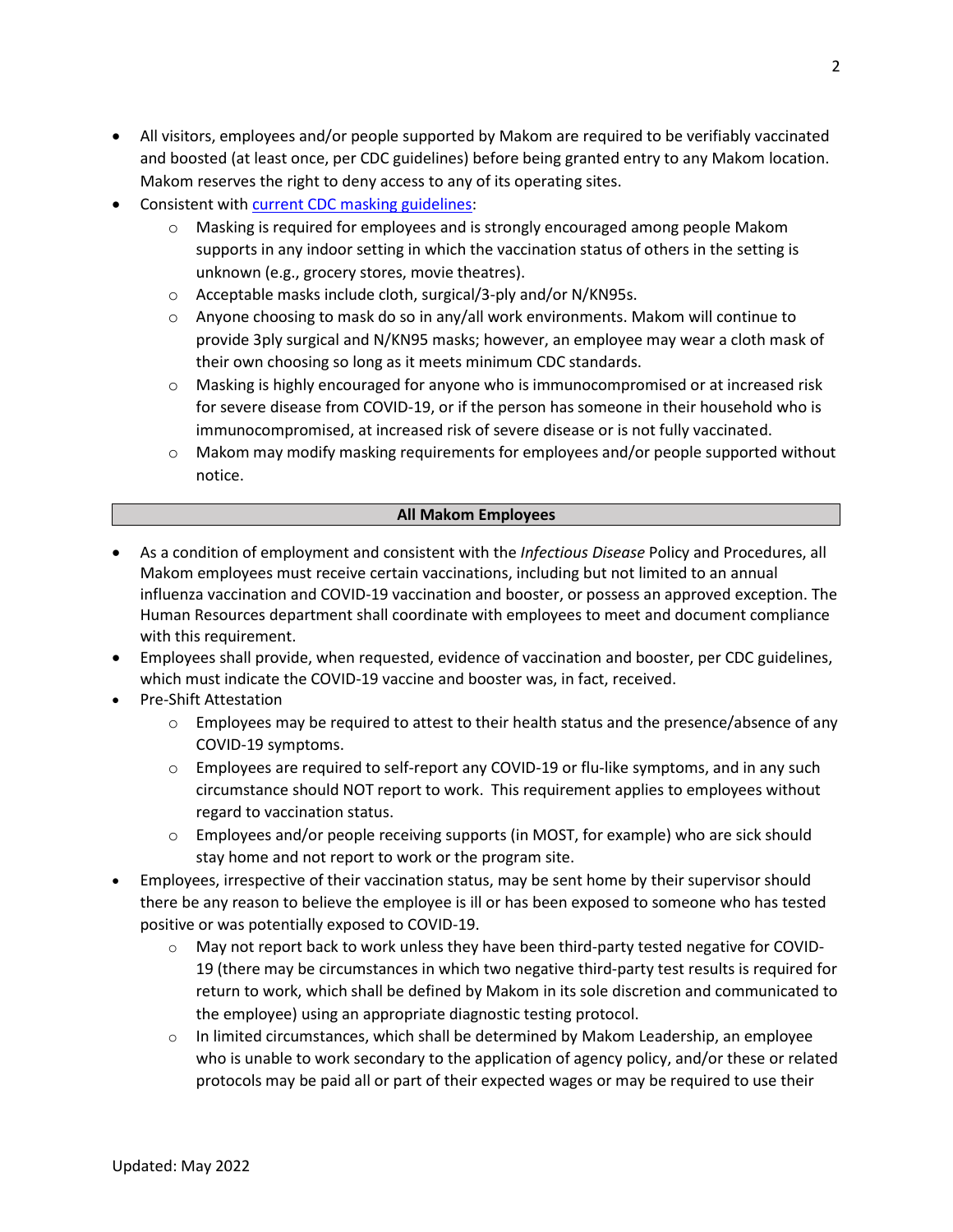accrued PTO or may request Emergency PTO in accordance with Makom policy and procedures, or may be unpaid during their time away from work.

- Employees traveling outside the United States for any reason may be required to undergo testing and/or self-quarantine prior to returning to work at the sole discretion of Makom, which shall, in any event, be based on CDC Risk Assessment levels (available at [COVID-19 Travel Recommendations](https://www.cdc.gov/coronavirus/2019-ncov/travelers/map-and-travel-notices.html)  [by Destination | CDC\)](https://www.cdc.gov/coronavirus/2019-ncov/travelers/map-and-travel-notices.html), current guidelines and/or best practices. In any such circumstance, the employees shall be cleared by the Human Resources Department prior to return to work. Employee may work if remote work is available.
	- $\circ$  Employees traveling within the United States may require a similar set of testing and/or selfquarantine restrictions that must be met prior to the employees' return to work. Determinations will be based, in part, on CDC Community Levels for the employees' travel destination(s) and stay(s).

### **Continuity of Community Life Programs: In-Home Supports (CL/IHS)**

- Any illness or symptoms of COVID-19 shall be reported to CL/IHS support employee immediately. o Employee may ask person supported if they:
	- Have been in the presence of unvaccinated/unboosted people.
	- Whether or not they are experiencing symptoms of COVID-19 infection.
	- **■** If the Individual supported has a family member (or someone they have been in close contact with) who may have been exposed to COVID-19 or has tested positive for COVID-19.
	- $\circ$  If individual supported has any symptoms, IHS employee will advise the Individual supported and, if appropriate, her/his family as to next steps. In addition, the CL/HIS employee shall notify the appropriate Program Manager.
- CL/IHS supports shall be provided, to the greatest extent possible, to minimize the number of DSPs supporting individual people receiving supports. The regular and ongoing use of virtual supports (i.e., not in-person, but rather on a tele-platform) may be permissible and will be offered to all people receiving CL/IHS supports.
- CL/IHS supports provided in community gathering places (e.g., libraries, community centers) may be limited by Makom based on CDC Community Level and hospitalization rates.

#### **Continuity of Community Life Programs: Group Homes (CL/GH)**

- Any illness or symptoms of COVID-19 shall be reported to CL/GH support employee immediately.
	- $\circ$  A Makom nurse and appropriate Program Manager are to be notified immediately. The nurse shall direct next medical/clinical steps.
	- $\circ$  Makom reserves the right to relocate the person receiving support to a different home or other Makom-owned or leased property should it be determined that doing so is in the best health interests of other people living in the GH.
- To reduce risk of exposure of people Makom supports in CL/GH and the staff who support them, Makom will follow CL/GH business practices as described below and which may change at any point in time: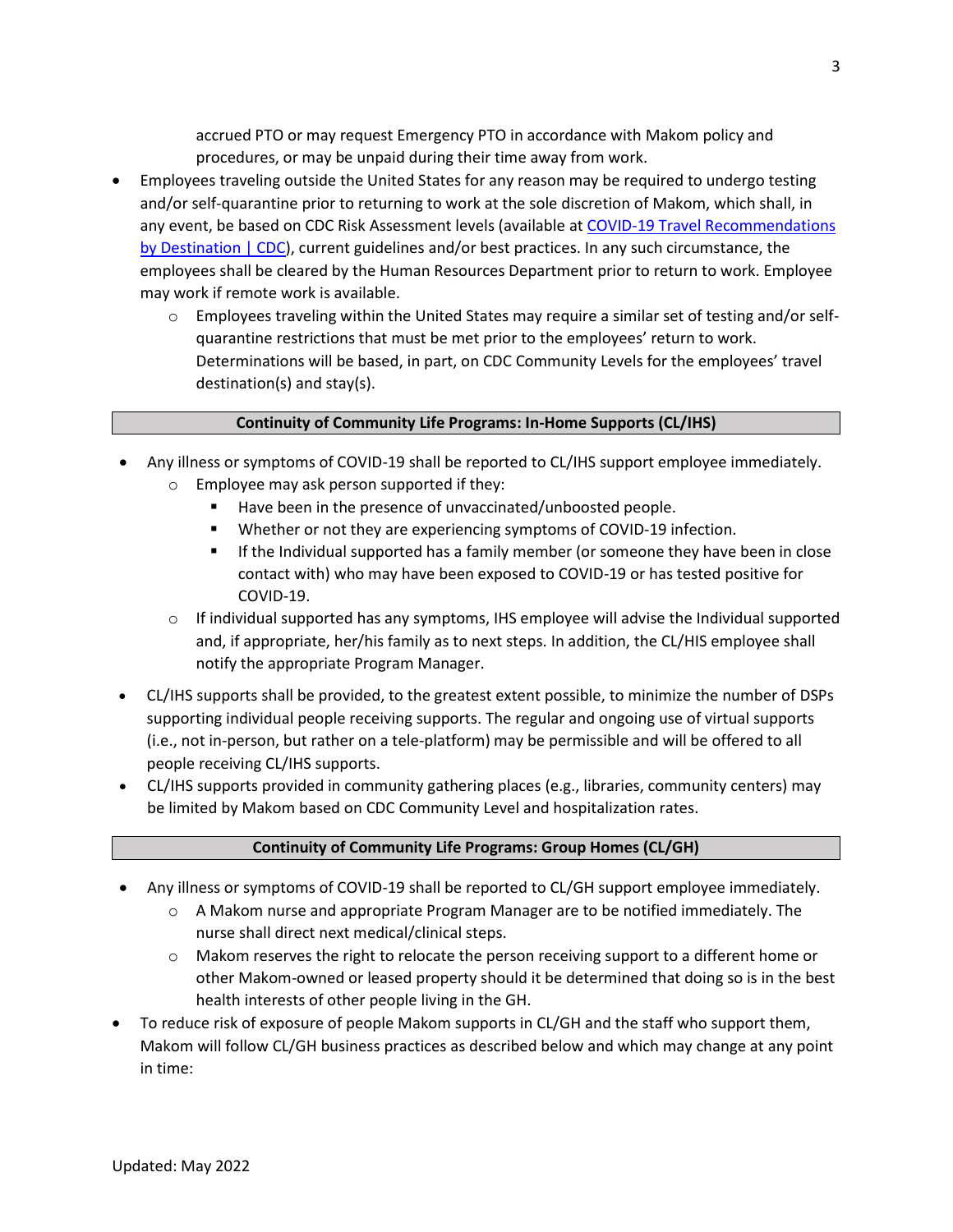- $\circ$  Unvaccinated vendors or contractors should be scheduled at times when Individuals and staff can leave the home or maintain a safe distance from any workers unless urgent and approved by the Program Director.
- o To the fullest extent possible, physical distancing is to be practiced.
- $\circ$  Supports provided in indoor and outdoor community gathering places (e.g., libraries, community centers, etc.) may be limited by Makom based on community transmission and hospitalization rates.

## • **In Home Visits:**

- o Visit(s) are permitted by fully vaccinated and boosted (if eligible) people only.
- $\circ$  Visitor(s) may be required to answer a health screening questionnaire and submit it to the Program Manager or Community Support Lead (CSL) prior to the visit.
- $\circ$  Visitor(s) may be required to wear a suitable mask, wash/sanitize their hands, and/or practice physical distancing at Makom's discretion. Refusal to comply with any such requirement will result in the visit being postponed or cancelled.
- $\circ$  No more than three (3) visitors during any visit.

## • **Periodic and Extended Out of Home Visits**:

- $\circ$  Any exposure during any out of home visit to a person who is known positive for COVID-19; or, a positive COVID-19 test result and/or the display of any symptoms of COVID-19, shall be disclosed to Makom immediately.
	- the Individual may be required to produce a negative COVID-19 test that is not more than 24 hours old;
		- $\checkmark$  In limited circumstances, two negative test results within 48 hours or some other timeframe that shall be determined by Makom may be required for return to their home.
	- the Individual may be required to continuously wear a mask for a period of up to five (5) days while in the presence of other people with whom they live and staff; and/or,
	- the Individual may be required to quarantine to be established by Makom, in its sole discretion, for a period of not less than five (5) days.

These requirements may be applied by Makom in any order and without notice.

- $\circ$  In all cases, if at any point in time, Individual develops any symptoms of COVID-19 or at the discretion of Makom due to concerns of potential infection (even if tested prior to returning home), Makom may require:
	- Individual will quarantine in their room
	- Medical attention will be sought, and COVID-19 testing will be obtained
	- Individual may be relocated to another location for isolation per physician's recommendations, while awaiting test result(s), or at the discretion of Makom.

## **Continuity of Community Life Programs: MOST**

• In-person attendance at MOST is limited to only people who are fully vaccinated and boosted (if eligible). For anyone not fully vaccinated, there will be virtual supports available.